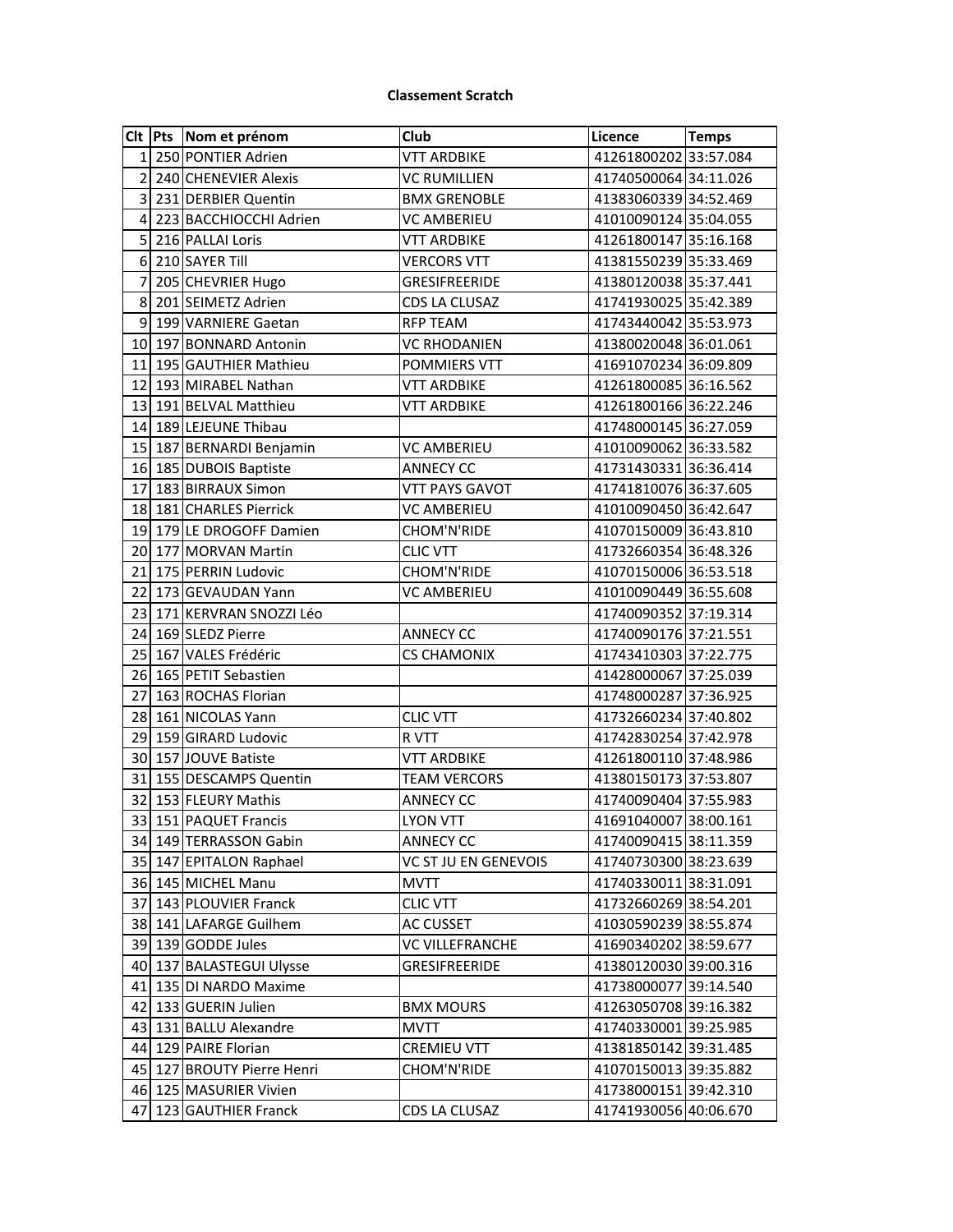|    | 48 121 MOUCHERE Mikael       | <b>VC MONT BLANC</b>         | 41740010146 40:09.353   |  |
|----|------------------------------|------------------------------|-------------------------|--|
|    | 49 119 RAKOTOANOSY Ewan      | <b>VTT PAYS GAVOT</b>        | 41741810034 40:16.780   |  |
| 50 | 117 MICHAUX Thomas           | PASSIONNES MAVIC             | 41742850094 40:25.287   |  |
| 51 | 115 GAUTHIER Nicolas         | POMMIERS VTT                 | 41691070297 40:27.912   |  |
| 52 | 113 BESSY Romain             | <b>VC BRIGNAIS</b>           | 41690890127 40:51.411   |  |
| 53 | 111 BREYTON Théo             | <b>VTT ARDBIKE</b>           | 41261800177 41:09.750   |  |
| 54 | 109 DAINCHE Théo             | <b>CLIC VTT</b>              | 41732660452 41:23.265   |  |
| 55 | 107 MURIGNEUX Axelle         | <b>VTT ARDBIKE</b>           | 41261800007 41:27.594   |  |
| 56 | 105 GUERNIER Jean            | <b>VELO TRIAL MONT BLANC</b> | 41740100008 41:36.944   |  |
| 57 | 103 DOCTRINAL Florent        | <b>VELO TRIAL MONT BLANC</b> | 4174010031 41:42.150    |  |
| 58 | 101 PELLOUX Sébastien        |                              | 41748000295 41:47.607   |  |
| 59 | 99 GUILLET CAILLAU Philippe  | <b>VC SAILLANS</b>           | 41260710127 41:50.954   |  |
| 60 | 97 LOIZY Matthieu            | <b>VTT ARDBIKE</b>           | 41261800130 41:57.075   |  |
| 61 | 95 BOUEDEC Samuel            | <b>ANNECY CC</b>             | 41740090422 42:12.918   |  |
| 62 | 93 CALIMODIO Valentin        |                              | 41690020105 42:25.889   |  |
| 63 | 91 SPIERS HEILMANN Alexandre | <b>VTT ARDBIKE</b>           | 41261800205 42:25.952   |  |
| 64 | 89 BOUVIER GARZON Julien     |                              | 41740090449 42:36.517   |  |
| 65 | 87 REVIL BAUDARD Fabien      | <b>ARC MOUNTAIN BC</b>       | 41730050062 42:56.608   |  |
| 66 | 85 CALIMODIO Stephane        | <b>EC MUROISE</b>            | 41388000048 43:43.998   |  |
| 67 | 83 LEROY Antoine             | <b>VC BRIGNAIS</b>           | 41690890088 43:52.993   |  |
| 68 | 81 VERNAZ Thomas             | ARC MOUNTAIN BC              | 41730050064 44:01.885   |  |
| 69 | 79 LEFEBVRE Didier           | <b>TEAM VERCORS</b>          | 41380150199 45:57.162   |  |
| 70 | 77 CHAIGNEAU Pierre-Antoine  | <b>VC CLUSES SCIONZIER</b>   | 41740160146 46:17.539   |  |
| 71 | 75 PIOLI Francesca           |                              | 41748000306 46:38.675   |  |
| 72 | 73 HILARION Mathieu          | <b>MONTMELIAN</b>            | 41733100587 47:13.762   |  |
| 73 | 71 SIROI Marion              |                              | 41078000062 48:10.421   |  |
| 74 | 69 CAVIGLIA Maxime           |                              | 41698000271 49:05.490   |  |
| 75 | 67 BELTRAMI Théo             |                              | 41748000248 50:00.865   |  |
| 76 | 65 RAKOTOANOSY Jean          | <b>VTT PAYS GAVOT</b>        | 41741810152 58:57.205   |  |
| 77 | 63 ROBBERSE Lisa             | <b>ANNECY CC</b>             | 41740090459 1h01:17.804 |  |
| 78 | 61 SEMPERLOTTI Sabrina       | <b>VC SAILLANS</b>           | 41260710128 1h04:25.236 |  |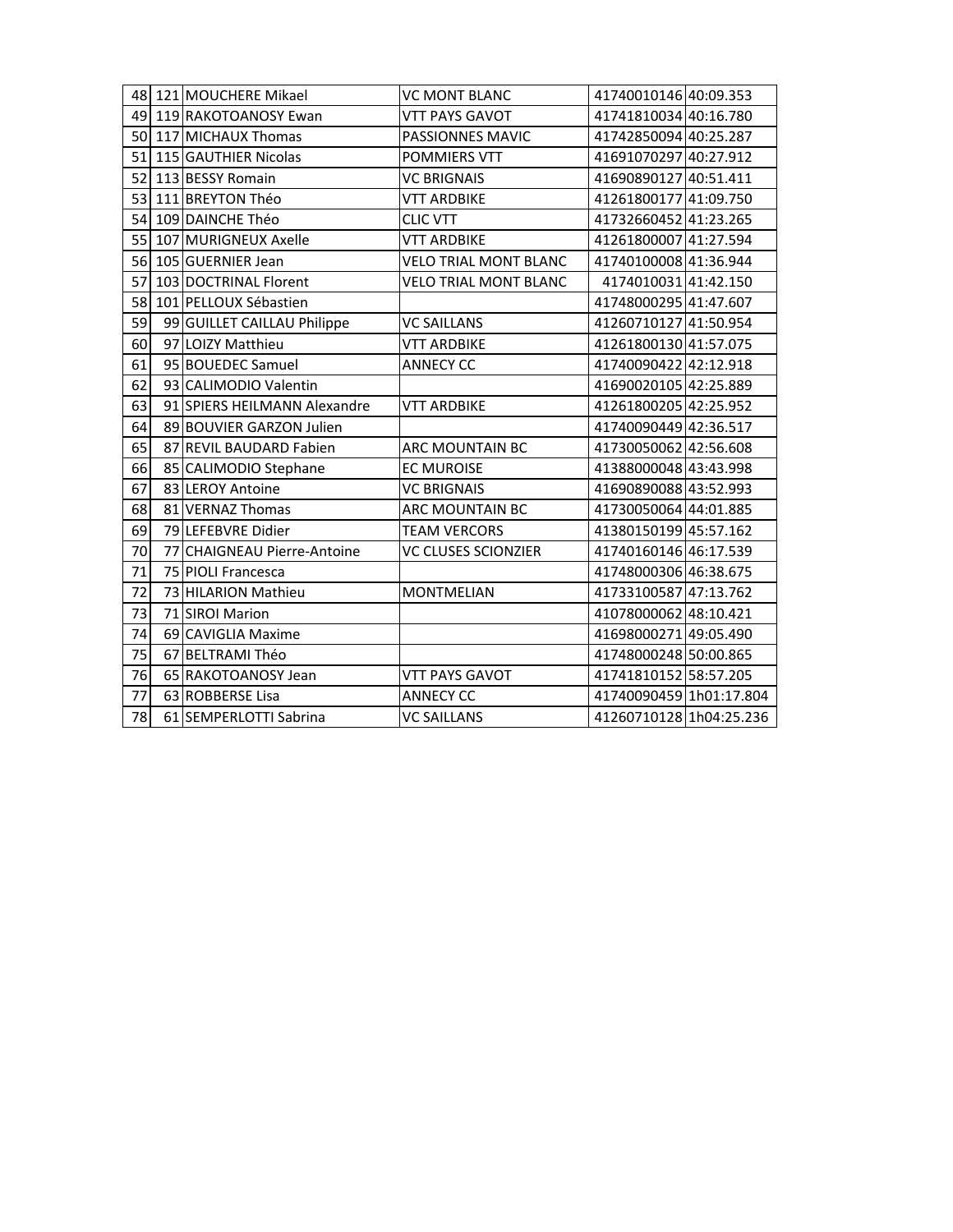|                 | <b>Séniors</b> |                              |                              |                       |              |  |
|-----------------|----------------|------------------------------|------------------------------|-----------------------|--------------|--|
| <b>Clt</b>      | <b>Pts</b>     | Nom et prénom                | Club                         | Licence               | <b>Temps</b> |  |
| 1               |                | 120 PONTIER Adrien           | <b>VTT ARDBIKE</b>           | 4126180020233:57.084  |              |  |
| $\overline{2}$  |                | 110 CHENEVIER Alexis         | <b>VC RUMILLIEN</b>          | 41740500064 34:11.026 |              |  |
| $\overline{3}$  |                | 101 DERBIER Quentin          | <b>BMX GRENOBLE</b>          | 41383060339 34:52.469 |              |  |
| $\vert 4 \vert$ |                | 93 BACCHIOCCHI Adrien        | <b>VC AMBERIEU</b>           | 41010090124 35:04.055 |              |  |
| $\overline{5}$  |                | 86 SEIMETZ Adrien            | CDS LA CLUSAZ                | 41741930025 35:42.389 |              |  |
| 6               |                | 80 VARNIERE Gaetan           | <b>RFP TEAM</b>              | 41743440042 35:53.973 |              |  |
| $\overline{7}$  |                | 75 BONNARD Antonin           | <b>VC RHODANIEN</b>          | 41380020048 36:01.061 |              |  |
| 8               |                | 71 BELVAL Matthieu           | <b>VTT ARDBIKE</b>           | 41261800166 36:22.246 |              |  |
| 9               |                | 68 LEJEUNE Thibau            |                              | 41748000145 36:27.059 |              |  |
| 10              |                | 66 BERNARDI Benjamin         | <b>VC AMBERIEU</b>           | 41010090062 36:33.582 |              |  |
| 11              |                | 64 DUBOIS Baptiste           | <b>ANNECY CC</b>             | 41731430331 36:36.414 |              |  |
| 12              |                | 62 CHARLES Pierrick          | <b>VC AMBERIEU</b>           | 41010090450 36:42.647 |              |  |
| 13              |                | 60 LE DROGOFF Damien         | <b>CHOM'N'RIDE</b>           | 41070150009 36:43.810 |              |  |
| 14              |                | 58 KERVRAN SNOZZI Léo        |                              | 41740090352 37:19.314 |              |  |
| 15              |                | 56 VALES Frédéric            | <b>CS CHAMONIX</b>           | 41743410303 37:22.775 |              |  |
| 16              |                | 54 ROCHAS Florian            |                              | 41748000287 37:36.925 |              |  |
| 17              |                | 52 NICOLAS Yann              | <b>CLIC VTT</b>              | 41732660234 37:40.802 |              |  |
| 18              |                | 50 GIRARD Ludovic            | R VTT                        | 41742830254 37:42.978 |              |  |
| 19              |                | 48 DESCAMPS Quentin          | <b>TEAM VERCORS</b>          | 41380150173 37:53.807 |              |  |
| 20              |                | 46 EPITALON Raphael          | VC ST JULIEN EN GENEVOIS     | 41740730300 38:23.639 |              |  |
| 21              |                | 44 GODDE Jules               | <b>VC VILLEFRANCHE</b>       | 41690340202 38:59.677 |              |  |
| 22              |                | 42 DI NARDO Maxime           |                              | 41738000077 39:14.540 |              |  |
| 23              |                | 40 GUERIN Julien             | <b>BMX MOURS</b>             | 41263050708 39:16.382 |              |  |
| 24              |                | 38 PAIRE Florian             | <b>CREMIEU VTT</b>           | 41381850142 39:31.485 |              |  |
| 25              |                | 36 MASURIER Vivien           |                              | 41738000151 39:42.310 |              |  |
| 26              |                | 34 MOUCHERE Mikael           | <b>VC MONT BLANC</b>         | 41740010146 40:09.353 |              |  |
| 27              |                | 32 RAKOTOANOSY Ewan          | <b>VTT PAYS GAVOT</b>        | 41741810034 40:16.780 |              |  |
| 28              |                | 30 MICHAUX Thomas            | PASSIONNES MAVIC             | 41742850094 40:25.287 |              |  |
| 29              |                | 28 GUERNIER Jean             | <b>VELO TRIAL MONT BLANC</b> | 41740100008 41:36.944 |              |  |
| 30 <sup>°</sup> |                | 26 PELLOUX Sébastien         |                              | 41748000295 41:47.607 |              |  |
| 31              |                | 24 SPIERS HEILMANN Alexandre | VTT ARDBIKE                  | 41261800205 42:25.952 |              |  |
| 32              |                | 22 BOUVIER GARZON Julien     |                              | 41740090449 42:36.517 |              |  |
| 33              |                | 20 REVIL BAUDARD Fabien      | ARC MOUNTAIN BC              | 41730050062 42:56.608 |              |  |
| 34              |                | 18 LEROY Antoine             | <b>VC BRIGNAIS</b>           | 41690890088 43:52.993 |              |  |
| 35              |                | 16 VERNAZ Thomas             | ARC MOUNTAIN BC              | 41730050064 44:01.885 |              |  |
| 36              |                | 15 CHAIGNEAU Pierre-Antoine  | VC CLUSES SCIONZIER          | 41740160146 46:17.539 |              |  |
| 37              |                | 14 CAVIGLIA Maxime           |                              | 41698000271 49:05.490 |              |  |
| 38              |                | 13 BELTRAMI Théo             |                              | 41748000248 50:00.865 |              |  |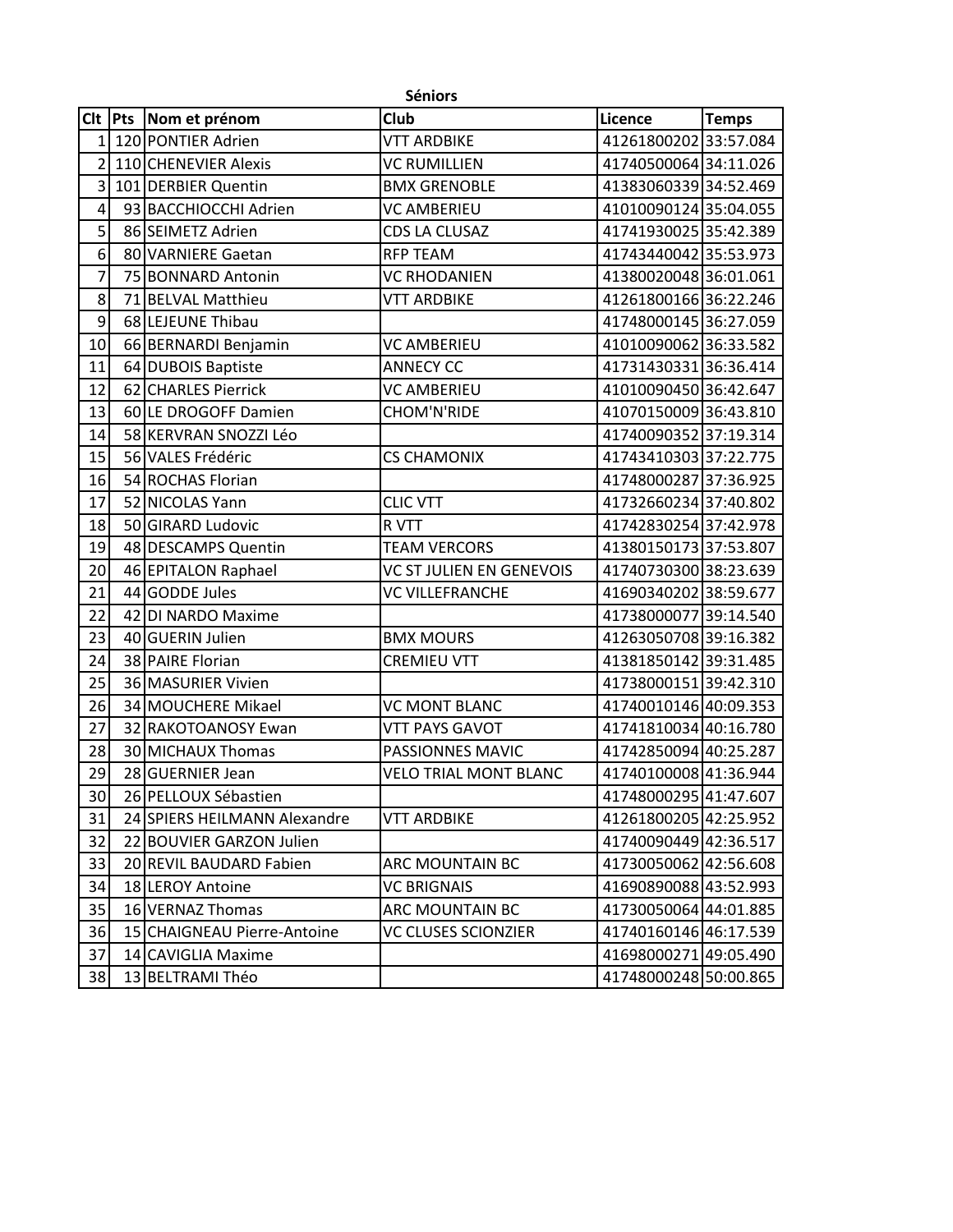|                 | <b>Juniors</b> |                       |                            |                       |              |  |
|-----------------|----------------|-----------------------|----------------------------|-----------------------|--------------|--|
| <b>Clt</b>      | Pts            | Nom et prénom         | Club                       | Licence               | <b>Temps</b> |  |
|                 |                | 120 PALLAI Loris      | <b>VTT ARDBIKE</b>         | 41261800147 35:16.168 |              |  |
| $\mathcal{P}$   |                | 110 CHEVRIER Hugo     | <b>GRESIFREERIDE</b>       | 41380120038 35:37.441 |              |  |
| $\overline{3}$  |                | 101 BIRRAUX Simon     | <b>VTT PAYS GAVOT</b>      | 41741810076 36:37.605 |              |  |
| 4               |                | 93 MORVAN Martin      | <b>CLIC VTT</b>            | 41732660354 36:48.326 |              |  |
| 5 <sup>1</sup>  |                | 86 SLEDZ Pierre       | <b>ANNECY CC</b>           | 41740090176 37:21.551 |              |  |
| 6               |                | 80 LAFARGE Guilhem    | <b>AC CUSSET</b>           | 41030590239 38:55.874 |              |  |
|                 |                | 75 BALASTEGUI Ulysse  | <b>GRESIFREERIDE</b>       | 41380120030 39:00.316 |              |  |
| 8               |                | 71 BESSY Romain       | <b>VC BRIGNAIS</b>         | 41690890127           | 40:51.411    |  |
| 9               |                | 68 BREYTON Théo       | <b>VTT ARDBIKE</b>         | 41261800177 41:09.750 |              |  |
| 10 <sup>1</sup> |                | 66 DOCTRINAL Florent  | <b>VELO TRIAL MT BLANC</b> | 41740100031 41:42.150 |              |  |
| 11              |                | 64 LOIZY Matthieu     | <b>VTT ARDBIKE</b>         | 41261800130 41:57.075 |              |  |
| 12              |                | 62 CALIMODIO Valentin | <b>EC MUROISE</b>          | 41690020105 42:25.889 |              |  |

|                | <b>Cadets</b> |                      |                    |                       |              |  |
|----------------|---------------|----------------------|--------------------|-----------------------|--------------|--|
| <b>Clt</b>     |               | Pts Nom et prénom    | <b>Club</b>        | Licence               | <b>Temps</b> |  |
|                |               | 120 SAYER Till       | <b>VERCORS VTT</b> | 41381550239 35:33.469 |              |  |
|                |               | 110 GAUTHIER Mathieu | POMMIERS VTT       | 41691070234 36:09.809 |              |  |
| $\overline{3}$ |               | 101 MIRABEL Nathan   | <b>VTT ARDBIKE</b> | 41261800085 36:16.562 |              |  |
| 4              |               | 93 JOUVE Batiste     | VTT ARDBIKE        | 41261800110 37:48.986 |              |  |
| 5              |               | 86 FLEURY Mathis     | <b>ANNECY CC</b>   | 41740090404 37:55.983 |              |  |
| $6 \mid$       |               | 80 TERRASSON Gabin   | <b>ANNECY CC</b>   | 41740090415 38:11.359 |              |  |
|                |               | 75 BALLU Alexandre   | <b>MVTT</b>        | 41740330001 39:25.985 |              |  |
| 8              |               | 71 DAINCHE Théo      | <b>CLIC VTT</b>    | 41732660452 41:23.265 |              |  |
| 9              |               | 68 BOUEDEC Samuel    | <b>ANNECY CC</b>   | 41740090422 42:12.918 |              |  |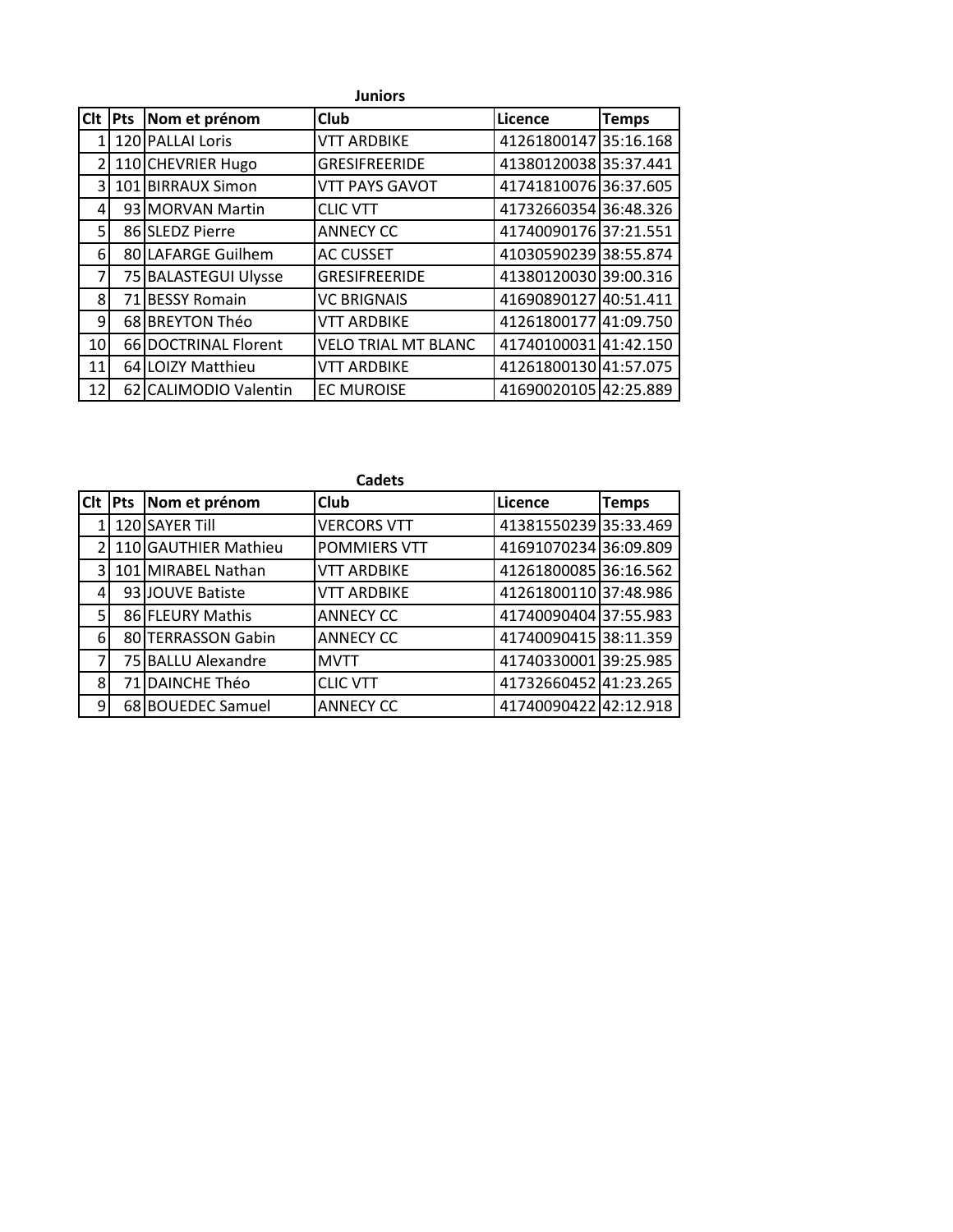|       | <b>Femmes</b> |                        |                    |                         |              |  |
|-------|---------------|------------------------|--------------------|-------------------------|--------------|--|
| Cit I | <b>Pts</b>    | Nom et prénom          | <b>Club</b>        | Licence                 | <b>Temps</b> |  |
|       |               | 1 120 MURIGNEUX Axelle | <b>VTT ARDBIKE</b> | 41261800007 41:27.594   |              |  |
|       |               | 2 110 PIOLI Francesca  |                    | 41748000306 46:38.675   |              |  |
|       |               | 3 101 SIROI Marion     |                    | 41078000062 48:10.421   |              |  |
|       |               | 93 ROBBERSE Lisa       | Annecy CC          | 41740090459 1h01:17.804 |              |  |
|       |               | 86 SEMPERLOTTI Sabrina | <b>VC SAILLANS</b> | 41260710128 1h04:25.236 |              |  |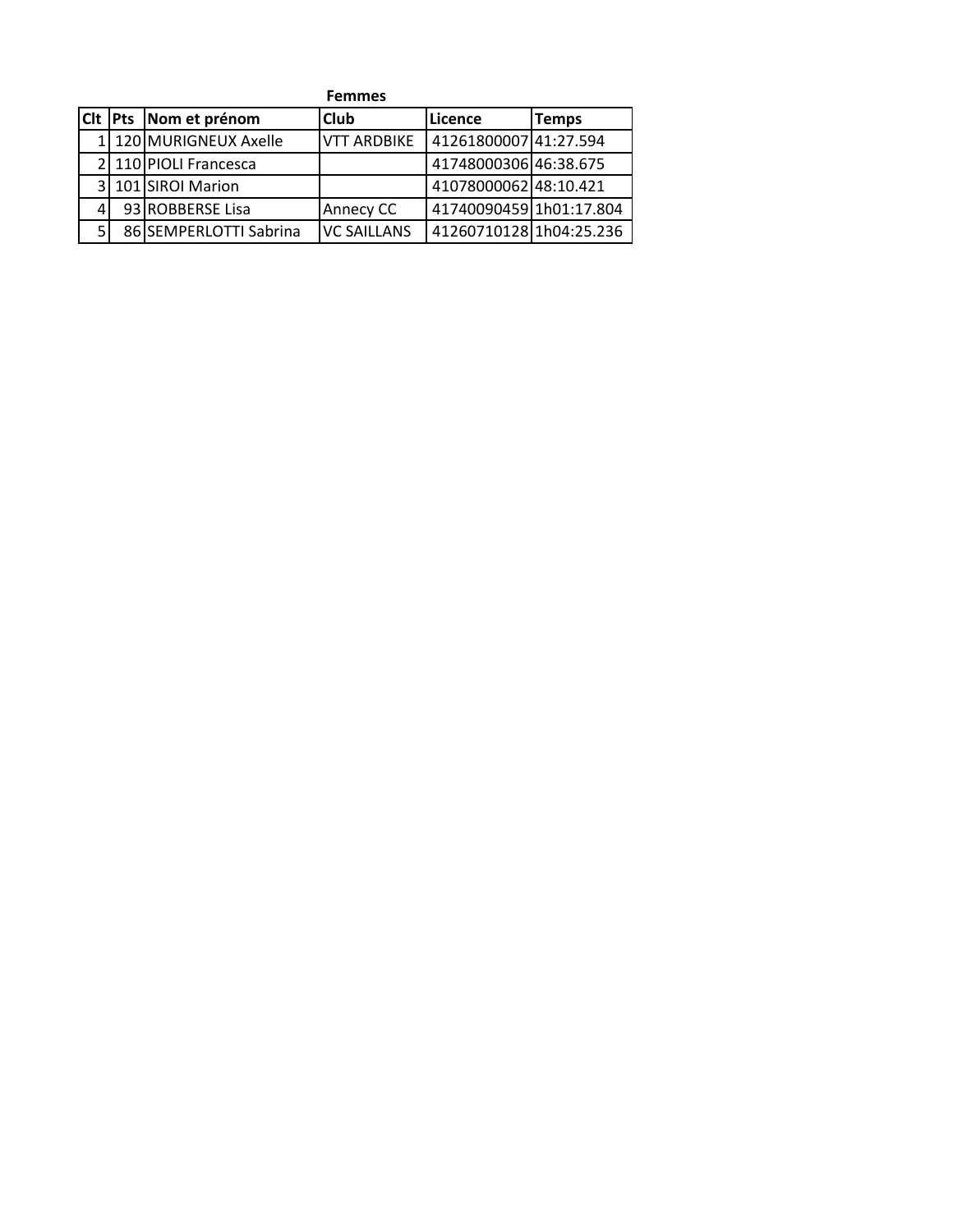|            | <b>Master 1</b> |                             |                     |                       |              |  |  |
|------------|-----------------|-----------------------------|---------------------|-----------------------|--------------|--|--|
| <b>Clt</b> | <b>Pts</b>      | Nom et prénom               | <b>Club</b>         | Licence               | <b>Temps</b> |  |  |
|            |                 | 120 PERRIN Ludovic          | Chom'n'ride         | 41070150006 36:53.518 |              |  |  |
|            |                 | 110 GEVAUDAN Yann           | <b>VC Amberieu</b>  | 41010090449 36:55.608 |              |  |  |
| 3          |                 | 101 PETIT Sebastien         |                     | 41428000067 37:25.039 |              |  |  |
| 4          |                 | 93 PAQUET Francis           | <b>LYON VTT</b>     | 41691040007 38:00.161 |              |  |  |
| 5          |                 | 86 MICHEL Manuel            | <b>MVTT</b>         | 41740330011 38:31.091 |              |  |  |
| 6          |                 | 80 BROUTY Pierre Henri      | Chom'n'ride         | 41070150013 39:35.882 |              |  |  |
| 7          |                 | 75 GAUTHIER Franck          | CS LA CLUSAZ        | 41741930056 40:06.670 |              |  |  |
| 8          | <b>71</b>       | <b>GAUTHIER Nicolas</b>     | <b>POMMIERS VTT</b> | 41691070297 40:27.912 |              |  |  |
| 9          |                 | 68 GUILLET CAILLAU Philippe | <b>VC SAILLANS</b>  | 41260710127 41:50.954 |              |  |  |
| 10         |                 | 66 CALIMODIO Stephane       |                     | 41388000048 43:43.998 |              |  |  |
| 11         |                 | 64 HILARION Mathieu         | <b>MONTMELIAN</b>   | 41733100587 47:13.762 |              |  |  |

| <b>Master 2</b> |  |  |  |
|-----------------|--|--|--|
|-----------------|--|--|--|

|  |  | C <sub>I</sub> Pts Nom et prénom | <b>Club</b>     | l Licence             | Temps |
|--|--|----------------------------------|-----------------|-----------------------|-------|
|  |  | 65 120 PLOUVIER Franck           | <b>CLIC vtt</b> | 41732660269 38:54.201 |       |
|  |  | 181 110 LEFEBVRE Didier          | Team Vercors    | 41380150199 45:57.162 |       |
|  |  | 225 101 RAKOTOANOSY Jean         | VTT pays Gavot  | 41741810152 58:57.205 |       |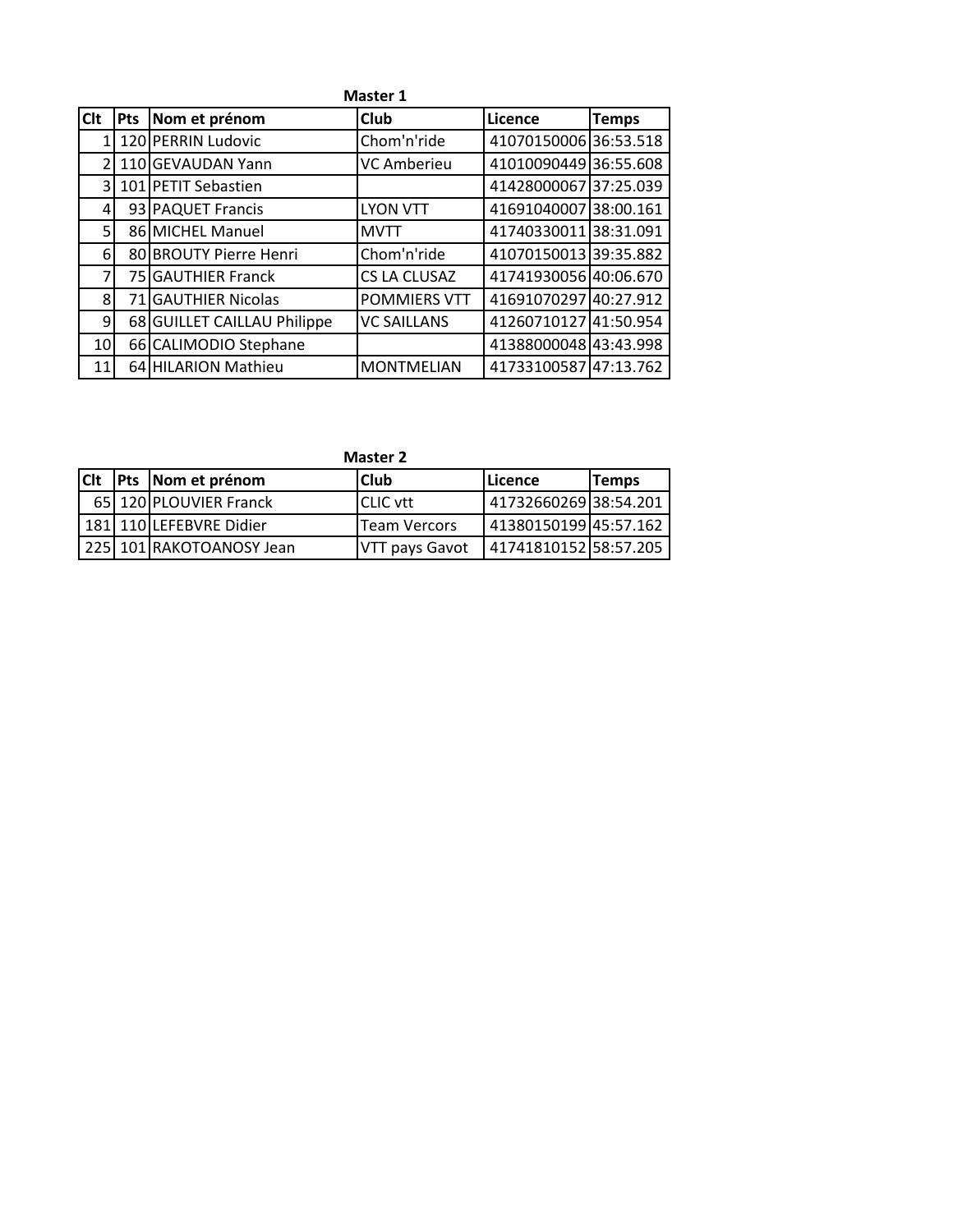|            |                           | <b>VTTAE</b> |                       |              |
|------------|---------------------------|--------------|-----------------------|--------------|
| <b>CIt</b> | <b>Pts</b> Nom et prénom  | lClub        | <b>ILicence</b>       | <b>Temps</b> |
|            | 89 120 ALQUIER Christophe |              | 4101800012139:56.126  |              |
|            | 178 110 MARIN Dominique   | CS Megève    | 41740640196 45:46.437 |              |